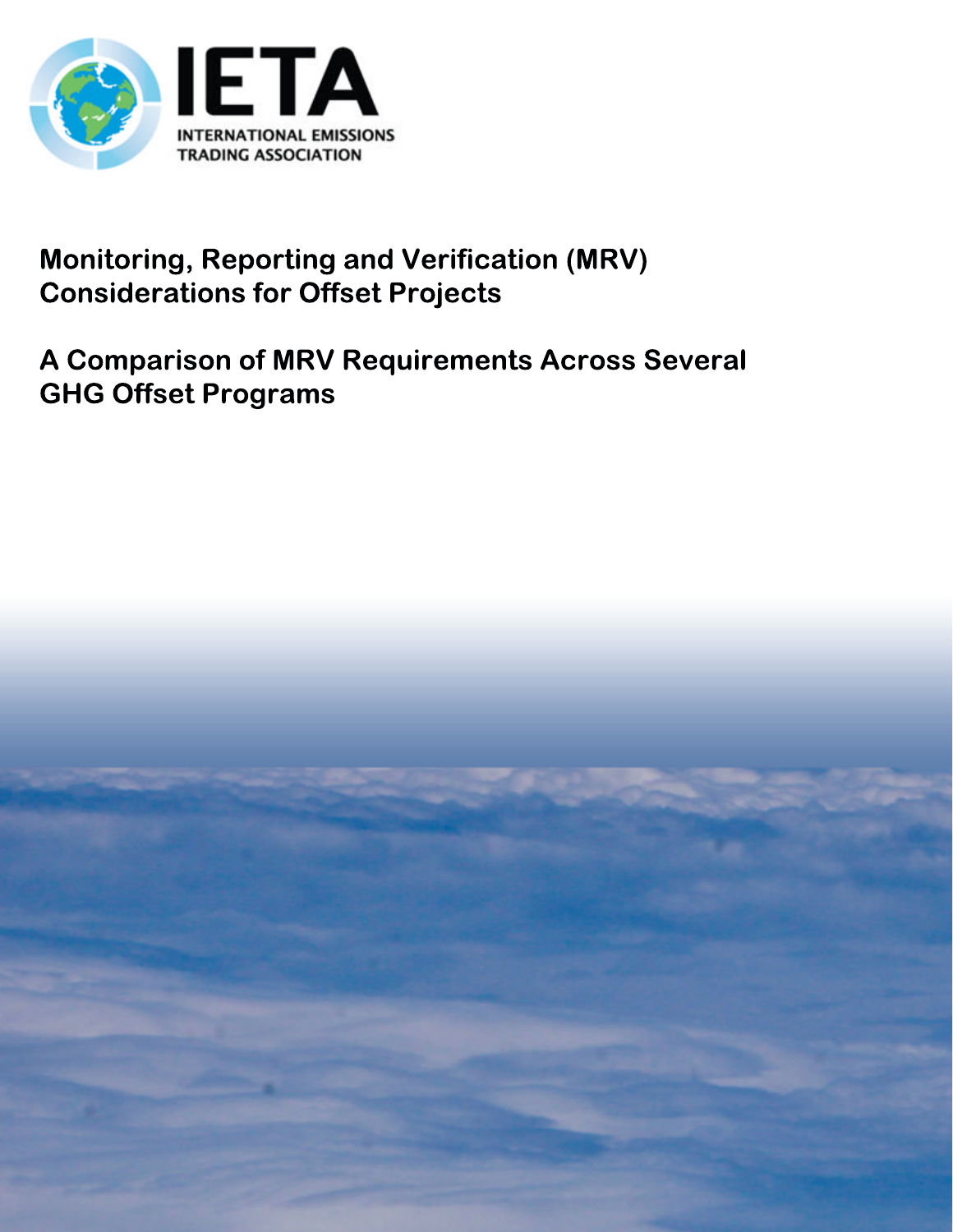

The intent of this paper is to focus on the MRV technicalities inherent in the setting up and carrying out of offset projects designed to offer cost-effective emission reduction and removal enhancement opportunities<sup>1</sup> for GHG emitters in view of their use of offsets (credits or certificates) for compliance or to create recognition for early action.<sup>2</sup>

These technical issues are deemed important as they ensure the smooth transition, integrity and transparency when different offset systems are linked - an emitter in one system being able to purchase emission reduction certificates generated in another system.

Thorough preliminary work was carried out prior to this date, including a joint effort<sup>3</sup> to compile a table that attempted to compare each element of the different offset systems using the Voluntary Carbon Standard (VCS) as a benchmark. Further investigations<sup>4</sup> followed, aiming at clarifying and completing the data already collected. The conclusions of this paper draw on these efforts and invite further feedback as it is indeed impossible to make a definitive statement in an everevolving carbon offset regulatory environment.

Our study covers:

- Two international offset mechanisms: Clean Development Mechanism (CDM) and Joint Implementation  $[|]$ <sup>5</sup>
- The offset features of three mandatory systems, two of which are merely proposed: the Western Climate Initiative (as defined by the draft recommendations paper of April 2010) and Canada's Offset System for greenhouse gases (proposed in 2008

<sup>2</sup> This paper will not cover the issues around project eligibility, additionality testing and baseline determination as these requirements are outside of the scope of MRV.

<sup>3</sup> By Sven Starckx from Sindicatum Carbon Capital, Michael Lehman from DNV, Pat Concessi and others from Deloitte

<sup>4</sup> Participation by Barbara Toole O'Neil and Luc Larmuseau from DNV  $<sup>5</sup>$  JI track 2</sup>

#### IETA - Making markets work for the environment

24, Rue Merle d'Aubigné Geneva, 1207, Switzerland Tel: +41 (22) 737 0500

Roite 27 Rue de la Loi 235 Brussels, 1040. Belaium Tel: +32 (0) 22 30 11 60 Reg. 0889.072.702

1730 Rhode Island Ave., NW, Suite 802, Washington, DC 20036 USA Tel: +1 (202) 629-5980

100 King Street West, Suite 5700, Toronto, Ontario M5X 1C7. Canada Tel. +1 (416) 913 0135

<sup>&</sup>lt;sup>1</sup> Instead of investing in expensive abatement technologies "in-house", GHG emitters purchase GHG emission reductions, often in the form of emission reduction certificates, for GHG emission reductions and/or removal enhancements achieved more cost-effectively elsewhere (forestry projects, manure management, agricultural projects, landfill methane capture, etc.). These certificates allow regulated or volunteer entities to offset their own GHG emissions.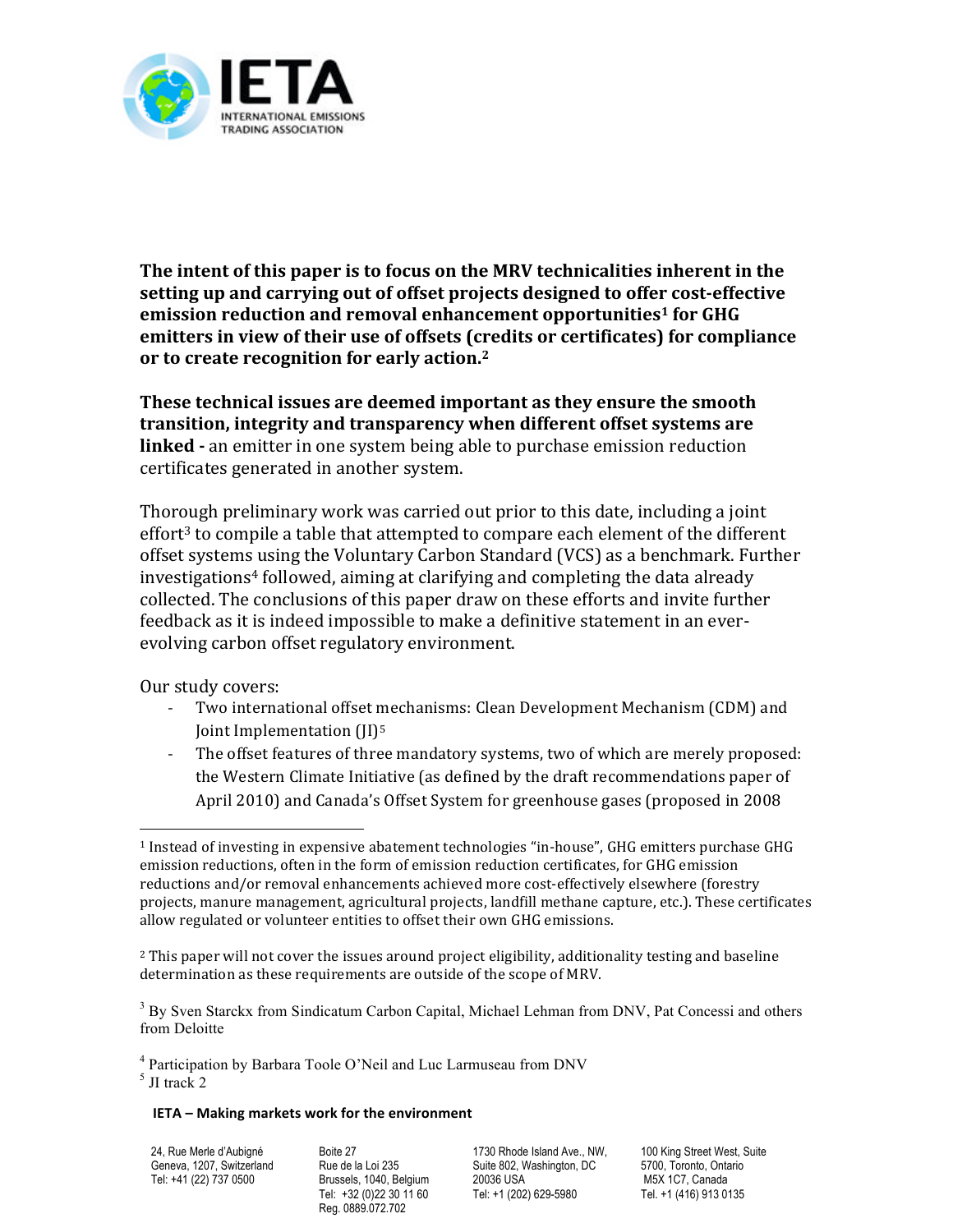

and 2009) and one active system: Alberta's Offset System for greenhouse gases. British Columbia's Offset System for greenhouse gases (still under development, draft regulations just published on October 22, 2010) was initially included in our study but as it will be consistent with WCI, it was considered redundant to include it separately from other WCI jurisdictions in the comparison described in this paper.

- A voluntary GHG reduction program: the Climate Action Reserve (CAR)  $\omega_{\rm{eff}}$
- Two voluntary GHG accounting protocols: ISO 14064-2 (ISO) and the WBCSD/WRI GHG Protocol for Project Accounting (GHG Protocol)
- The Voluntary Carbon Standard (VCS)  $\omega_{\rm c}$

## **Key findings**

1. General comment on terminology

One of the main difficulties when looking at and comparing different programs is one of terminology. The same concepts will be referred to in different terms, making the analysis that much more delicate and complicated. The issue of terminology was clearly identified during our preliminary work in elaborating a comparison table. This table attempted to summarize the elements of the different offset systems using the Voluntary Carbon Standard as a benchmark. It was filled in by different people, each knowledgeable in a specific offset system. A result of this first exercise was to pinpoint the inconsistencies in terminology across the different GHG programs. For example, when asked to describe the program principles, some described the principles applicable to the collection and analysis of GHG-related information (relevance, completeness, consistency,) while others described the principles relative to the offset project itself (real, additional, verifiable, etc.). There are other examples of terminology discrepancies identified through this preliminary work. For instance, when looking at project eligibility under a program, one might talk about project type or project methodology or project protocol.

2. General Accounting Principles

The accounting principles listed hereunder apply to the collection, analysis, reporting and verification of GHG-related information.

| Principles   | <b>CDM</b> |                             | <b>WCI</b> |   | Canada   Alberta <sup>6</sup> | CAR    | IS <sub>0</sub> | <b>GHG</b> | VCS       |
|--------------|------------|-----------------------------|------------|---|-------------------------------|--------|-----------------|------------|-----------|
|              |            |                             |            |   |                               |        |                 | Protocol   |           |
| Relevance    |            |                             |            |   |                               | v<br>Λ | Λ               |            |           |
| Completeness | л          | $\overline{r}$              |            |   |                               | v<br>л | v<br>Λ          |            | XT.       |
| Consistency  | л          | $\overline{V}$<br>$\Lambda$ |            | л |                               | X      | v<br>́          |            | <b>TT</b> |
| Accuracy     | Λ          | $\mathbf{v}$<br>Δ           |            | Λ |                               | X      | Λ               |            |           |

 $6$  In the Alberta offset system, criteria for offsets include real, measurable, ownership, verifiable and surplus. The Alberta Guidance Document for Offsets considers that these criteria are equivalent to the ISO accounting principles.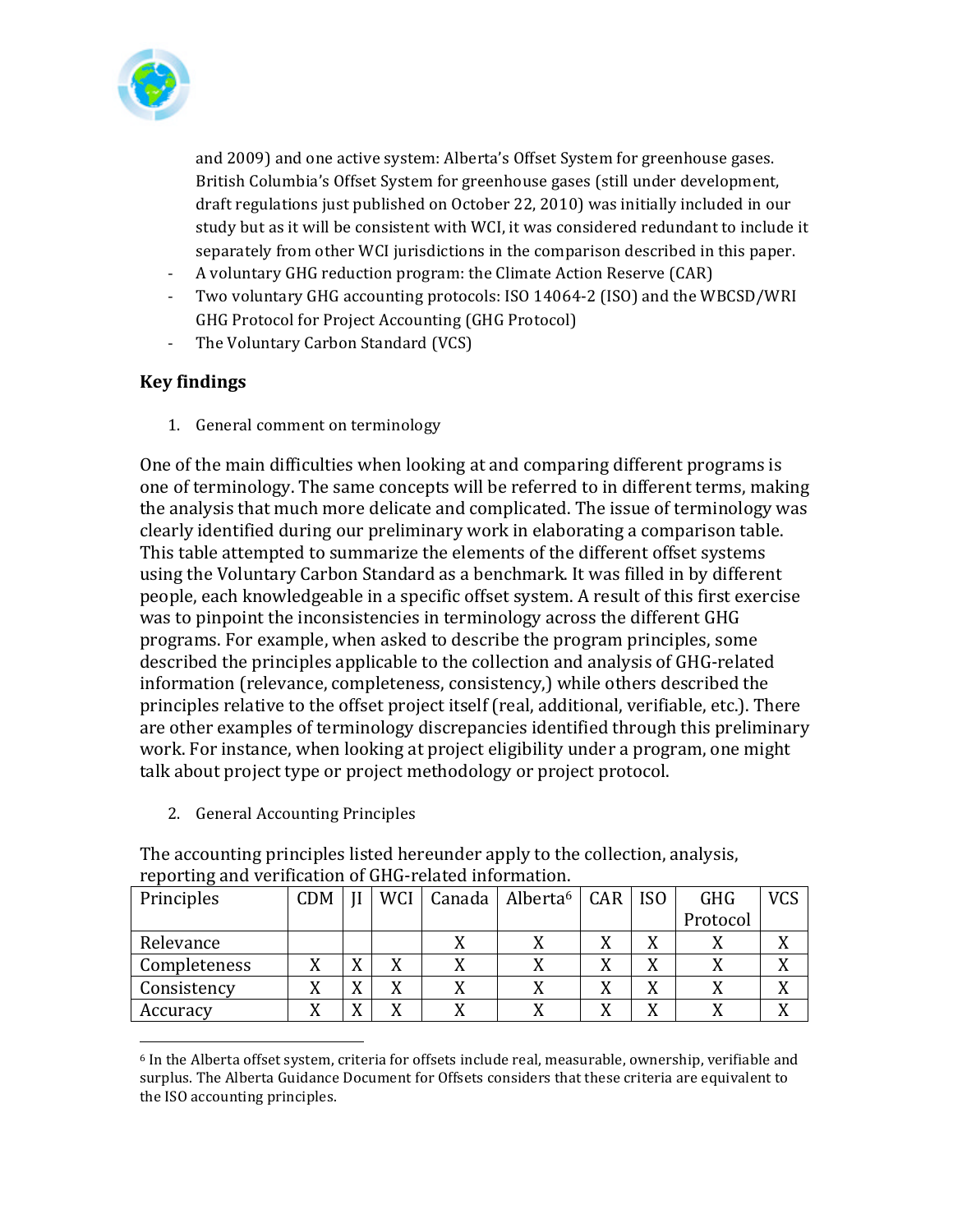

| Transparency                                      |   | v              |  |   |  |  |
|---------------------------------------------------|---|----------------|--|---|--|--|
| Conservativeness                                  | X |                |  | X |  |  |
| Confidentiality                                   | Λ | v<br>$\Lambda$ |  |   |  |  |
| Appropriateness<br>(consider local<br>conditions) |   |                |  |   |  |  |
| Practicality                                      |   |                |  |   |  |  |

3. The "M" in MRV - Monitoring and Quantification Requirements

"Monitoring is the process of collecting data used to quantify GHG reductions and to validate assumptions underlying the quantification". (The GHG Protocol) Most offset programs have developed or are in the process of developing project type-specific methodologies/protocols that address project monitoring and the determination of baseline conditions<sup>7</sup>. These methodologies include criteria and procedures to:

- $\Delta \sim 10^4$ **Identify all relevant GHG sources, sinks and reservoirs (SSRs)** impacted  $8$ by the project and those in the baseline scenario.
- $\omega_{\rm{eff}}$ Select the GHG SSRs that must be quantified (sometimes referred to as the GHG Assessment Boundary).
- Determine which of these SSRs must be regularly monitored and which  $\omega_{\rm{max}}$ ones can just be **estimated** - A written justification for not selecting a relevant GHG SSR for regular monitoring is usually but not always required.
- $\mathcal{L}^{\text{max}}$ **Quantify** GHG emissions and/or removals for each SSR relevant to the project, and separately for each SSR in the baseline scenario.
- **Quantify overall** GHG emission reductions and/or removal enhancements as  $\omega_{\rm{max}}$ the difference between the GHG emissions and/or removals relative to the project and those in the baseline scenario.
- **Manage data quality uncertainty assessment usually required. When** uncertainty levels are too high, certain programs require that a conservative quantification method be applied in order to ensure that emission reductions and/or removal enhancements are not overestimated.

 $\frac{7}{7}$  This paper does not cover the determination of baseline scenarios.

<sup>&</sup>lt;sup>8</sup> Controlled by, related to or affected by the offset project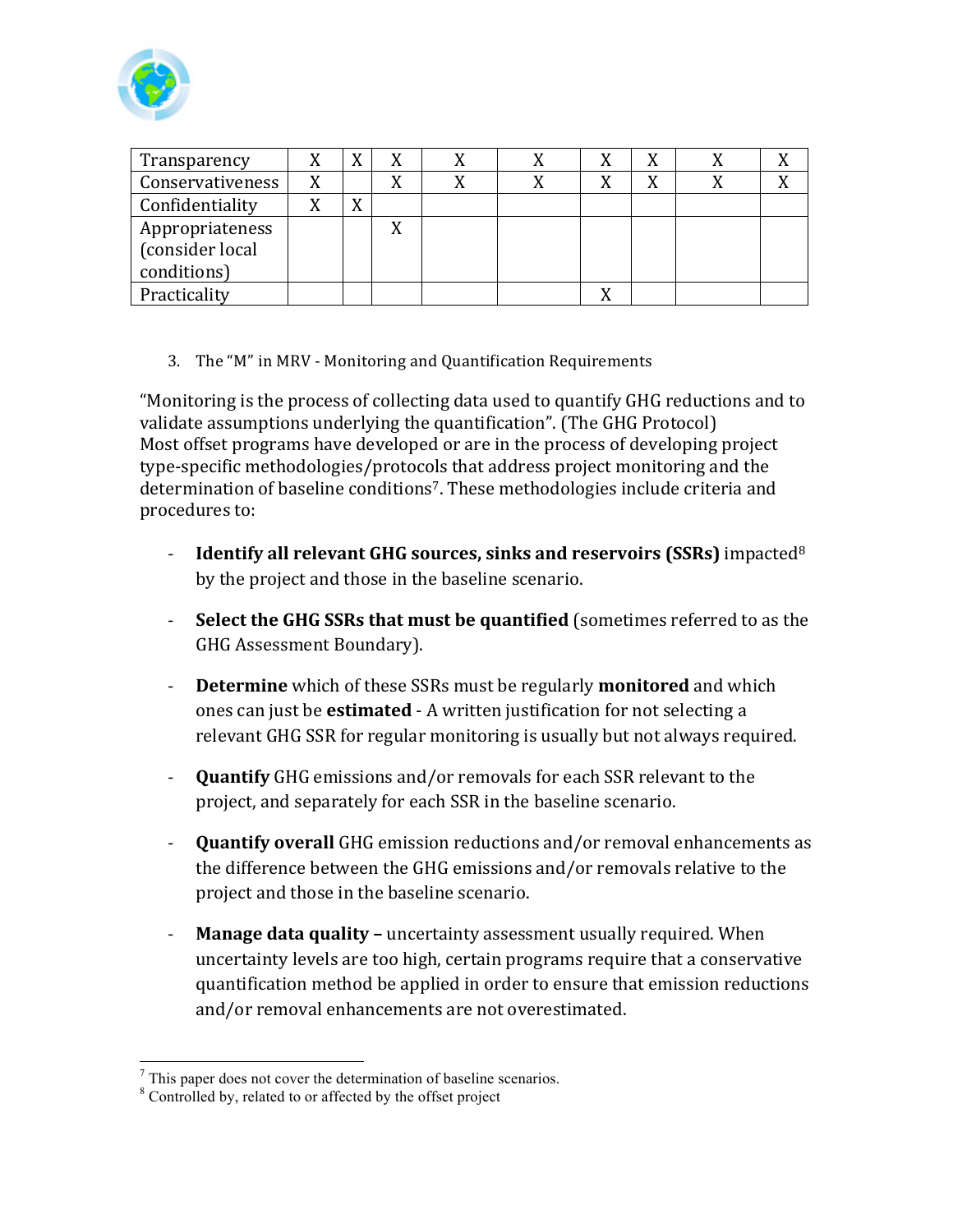

4. The "R" in MRV - Reporting Requirements

There are several project documents that are important for the integrity and transparency of an offset system and are key to the validation and verification stages:

- The project design document or project plan
- The monitoring reports
- The project reports
- $4.1.$ Project Design Document, Project Description or Project Plan

The Project Design Document, Project Description or Project Plan is a key document at the validation stage of a project to assess its eligibility against the criteria of an offset program. It is also used by verifiers as a basis for assessing the conditions resulting from the project against the baseline, and assessing claimed emissions reductions and/or removals. When a program requires projects to follow predefined project protocols, the content of the Project Design Document or Project Description is usually lighter as much of the project additionality and baseline information as well as the structure of the Quantification, Monitoring and QA/QC Plans is already outlined in the project specific protocol. In some programs (CAR for example) the Project Design Document or Project Description is replaced by a Project Submittal Form containing the information needed to assess the project's eligibility.

When a more complete Project Design Document is needed (for example in the CDM or under Alberta's regulation), it usually covers the following areas:

- I. Project identification
- Project title, purposes and objectives
- Project location
- II. Project contact information
- Project proponent
- Technical consultants
- Other parties with a material interest
- People who can provide information on any government programs providing financial or other assistance for the carrying out of the project
- Roles and responsibilities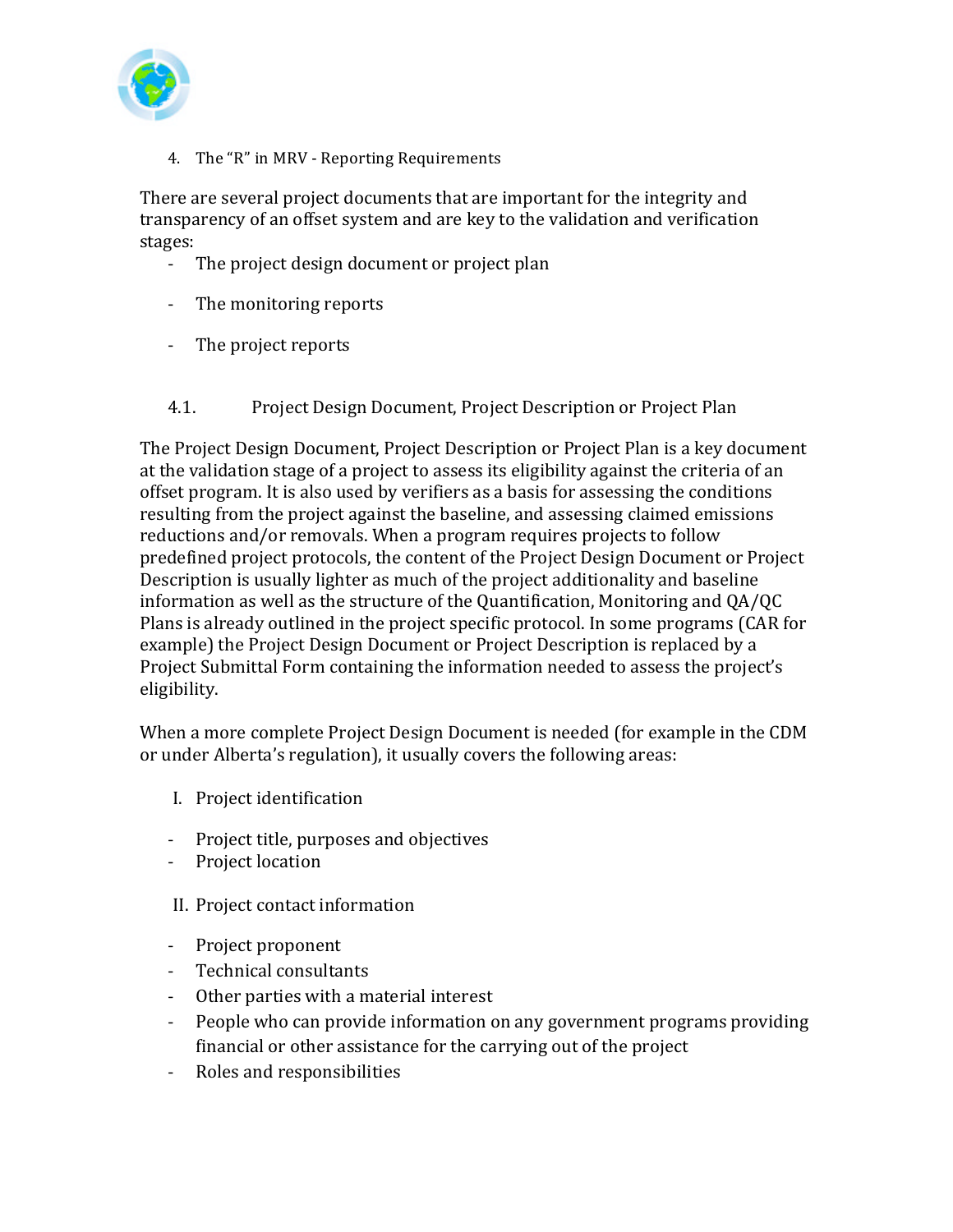

**III.Project description** 

- Conditions prior to project initiation
- Project design to achieve GHG emission reductions and/or removal enhancements
- Project technologies, products, services and the expected level of activity

## IV. Project details

- $\omega_{\rm{eff}}$ Project type/protocol
- Project scope<sup>9</sup>
- Project boundary<sup>10</sup>
- Inventory of SSRs
- Project baseline
- Quantification plan
- Monitoring plan
- $QA/QC$  plan
- Process flow and data flow diagrams
- Chronological plan of start date, end date and frequency of reporting
- Prior or potential links to other registries or programs  $\omega_{\rm{max}}$
- Project performance risks
- Environmental Impact Assessment
- Stakeholder consultation documents  $\omega_{\rm{max}}$

#### $4.2.$ **Monitoring Reports**

**Monitoring reports** are required by most offset programs. They are designed to provide information and data on measured and estimated GHG emissions related to the project as well as all the supporting data (calculation & estimation methods, conversion factors & other standard factors, calibration of monitoring equipment, data and information management systems and controls) in accordance with the monitoring plan.

<sup>&</sup>lt;sup>9</sup> Under Alberta's regulation, project scope explains the function of the project and all of the relevant components and clearly identifies which activities are included/excluded for the purposes of quantification of GHG reductions. In other programs, project scope corresponds to project type. <sup>10</sup> Under Alberta's regulation, project boundary describes the boundaries for the offset project. The project boundary may extend beyond the physical or geographical boundaries of the project's infrastructure, or may be a smaller portion of a larger physical site boundary.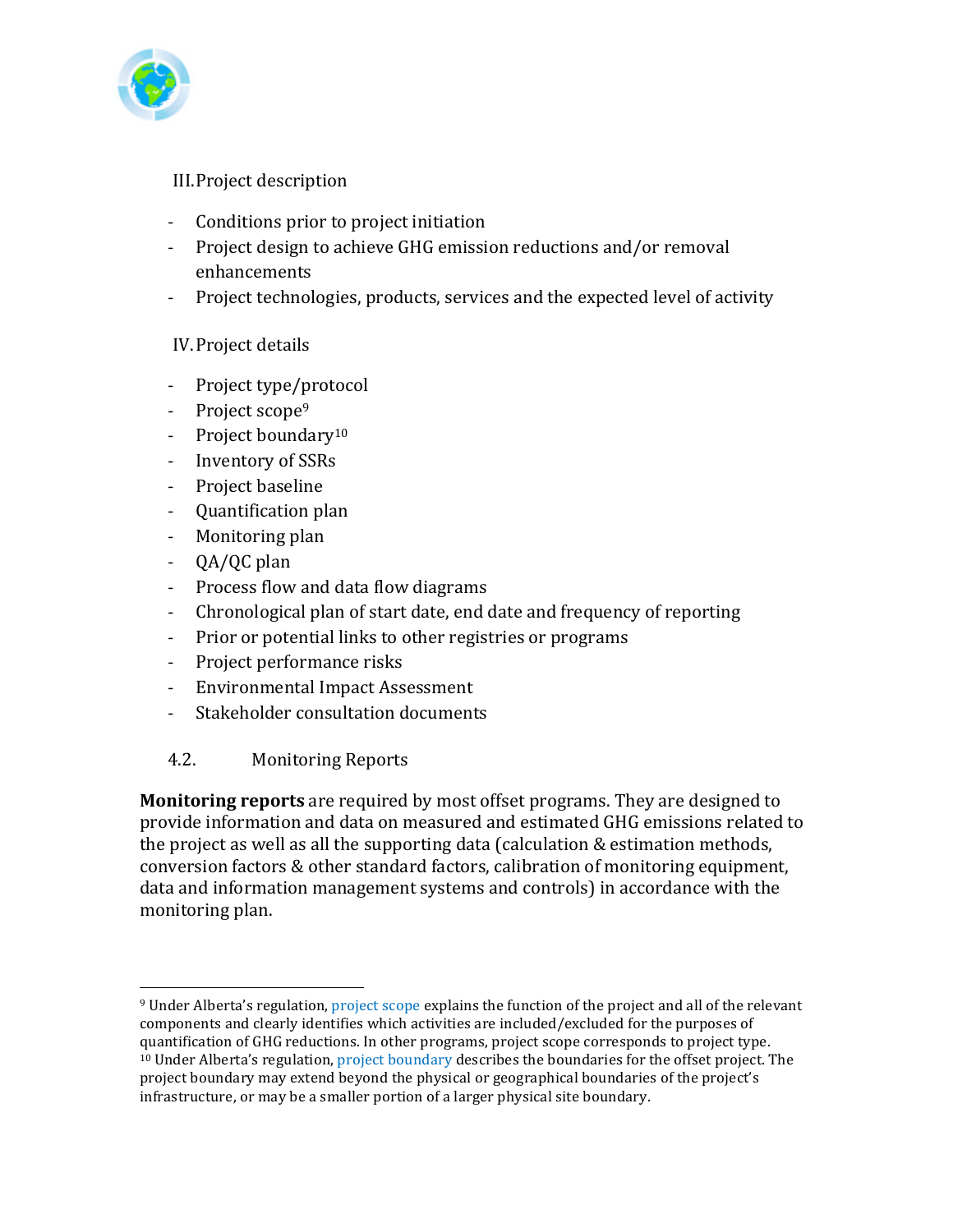

Most programs specify the need for project proponents to prepare separate monitoring reports (VCS, GHG Protocol, CDM, II, *Canada*). In other programs, project proponents are not required to prepare a monitoring report per se but to set up a record-keeping plan (CAR, ISO 14064-2).

In the CDM, a template for monitoring reports is now available and required to be used. Monitoring reports under the CDM record among other things, the certified emission reductions (CERs) generated and thus serve the purpose of a preliminary project report, prior to DOE verification.

The GHG Protocol requires the monitoring report to be produced concomitantly with the annual quantification report in order to confirm that the GHG project has been implemented as planned.

Offset monitoring reports can be directed to regulatory bodies, as is the case in Alberta and WCI jurisdictions where the credits produced are, or are proposed to be, used for compliance purposes.

#### $4.3.$ **Project Reports**

A project report is a compilation of information on an offset project. Depending on the offset program, these reports are compiled either prior to project verification (GHG Protocol, CAR, Canada, CDM) and serve as a basis for project verification activities, or after project verification. In the former case and for some programs, project reports are not spelled out as such but consist of a combination of several other project documents: for example the monitoring reports and the GHG Assertion<sup>11</sup>. In the latter case, project reports are aimed at informing the public about the project and are not required to contain any confidential information (ISO 14064-2). In other words, the significance of project reporting differs entirely from environmental performance reporting from organizations. For projects, reporting is usually synonymous with internal record keeping of GHG emission reductions and/or removal enhancements calculations done based on the procedures of the project's monitoring plan. These records, often compiled in a monitoring report, are then reviewed by verifiers. Verification bodies prepare specific documents that are submitted for approval prior to the issuance and/or use of GHG offset credits. For organizations, reporting GHG emissions represents a slightly different approach in that the result of a reporting exercise is directed either towards regulatory bodies for compliance purposes or disclosed to the public to ensure the transparency of the organization's environmental performance.

<sup>&</sup>lt;sup>11</sup> In Canada's offset system, the GHG Assertion would identify the project, specify the reporting period covered, and set out the GHG reductions that are claimed.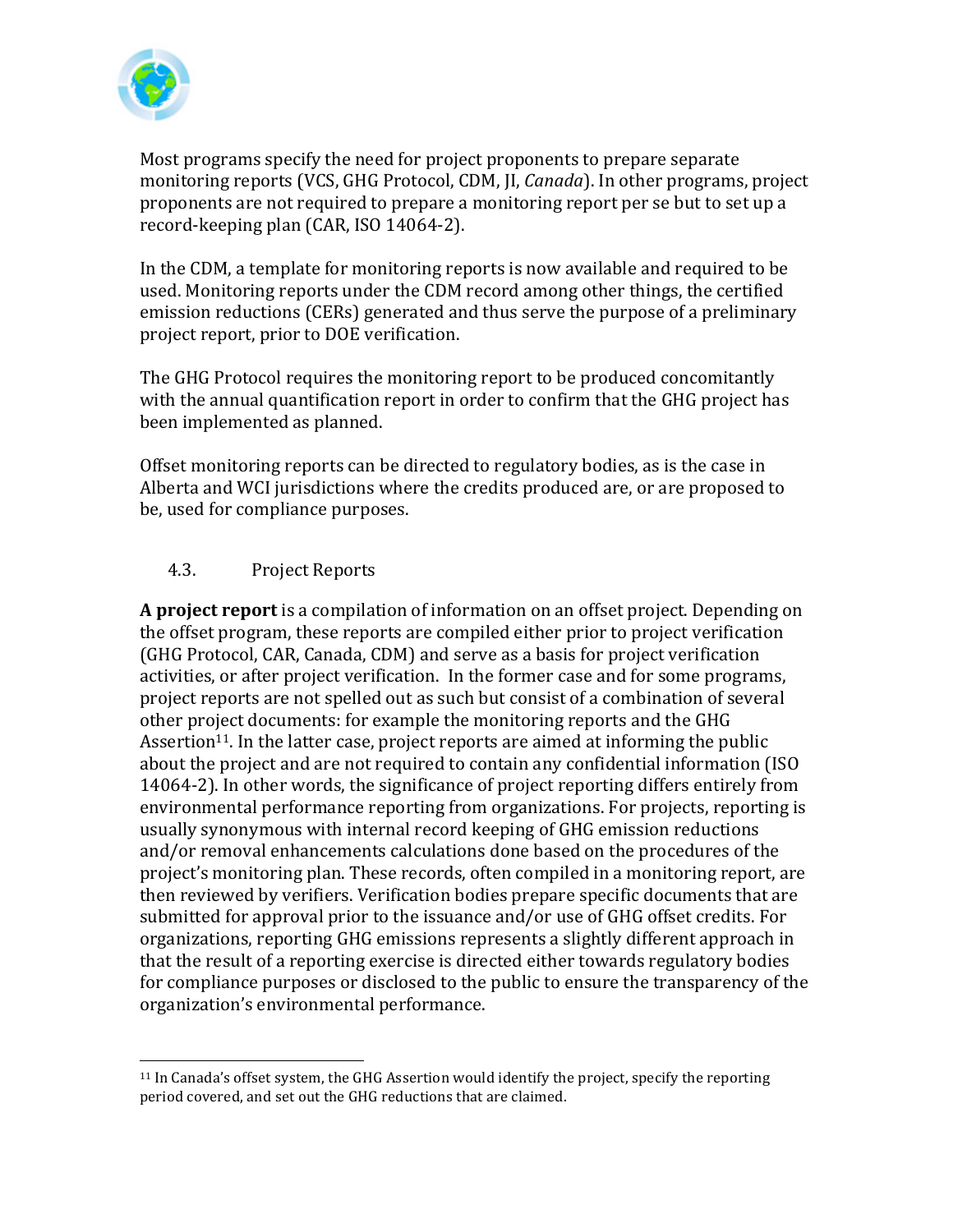

The frequency of reporting on project GHG emission reductions and/or removals depends on the program and is usually project specific.

Alberta: project specific. The timing of the report is developed cooperatively with the Project Developer and a third party verifier.

VCS: There are no project reports *per se*. There are validation and verification reports instead associated with a verification statement. These documents describe the validation and verification process, any issues raised during the validation and verification and their resolutions and document the conclusions reached by the validation and verification body. The verification statement states the actual amount of VCUs associated with the project specific monitoring report that has been verified.

CAR: Same situation as for the VCS, there is no project report as such. The verification body prepares a set of documents on the project (verification opinion, verification report and list of findings) that is submitted to CAR for final approval of the verification and issuance of CRTs generated by the project. The public will have access to some of the project information through CAR's online database. GHG Protocol: annual GHG reduction quantification reports Canada: Generally, the first GHG Assertion and Verification Statement would be required to be submitted at the end of the first full calendar year after the project is registered or when 100,000 tonnes of GHG reductions has been achieved, whichever comes first. The frequency of subsequent reports and their verification would usually be at the discretion of the project proponent, except for agricultural sink projects which would be required to report annually, or when the Offset System Quantification Protocol specifies other requirements for the frequency of reporting.

5. The "V" in MRV - Validation and Verification requirements

In the context of offset programs, the "V" covers two different steps:

- Project Validation<sup>12</sup>, prior to project registration
- Verification<sup>13</sup> of emission reductions and/or removal enhancements, prior to the issuance and/or use of offset credits

While some programs have very detailed requirements covering project validation and verification of project emission reductions and/or removal enhancements, other programs only have generic requirements in that area.

 $12$  Validation is a systematic, impartial and documented process for the evaluation of a proposed GHG project against suitable validation criteria.

 $^{13}$  Verification is a systematic, impartial and documented periodic review or determination by the verifier of the reported GHG emissions, removals, emission reductions or removal enhancements.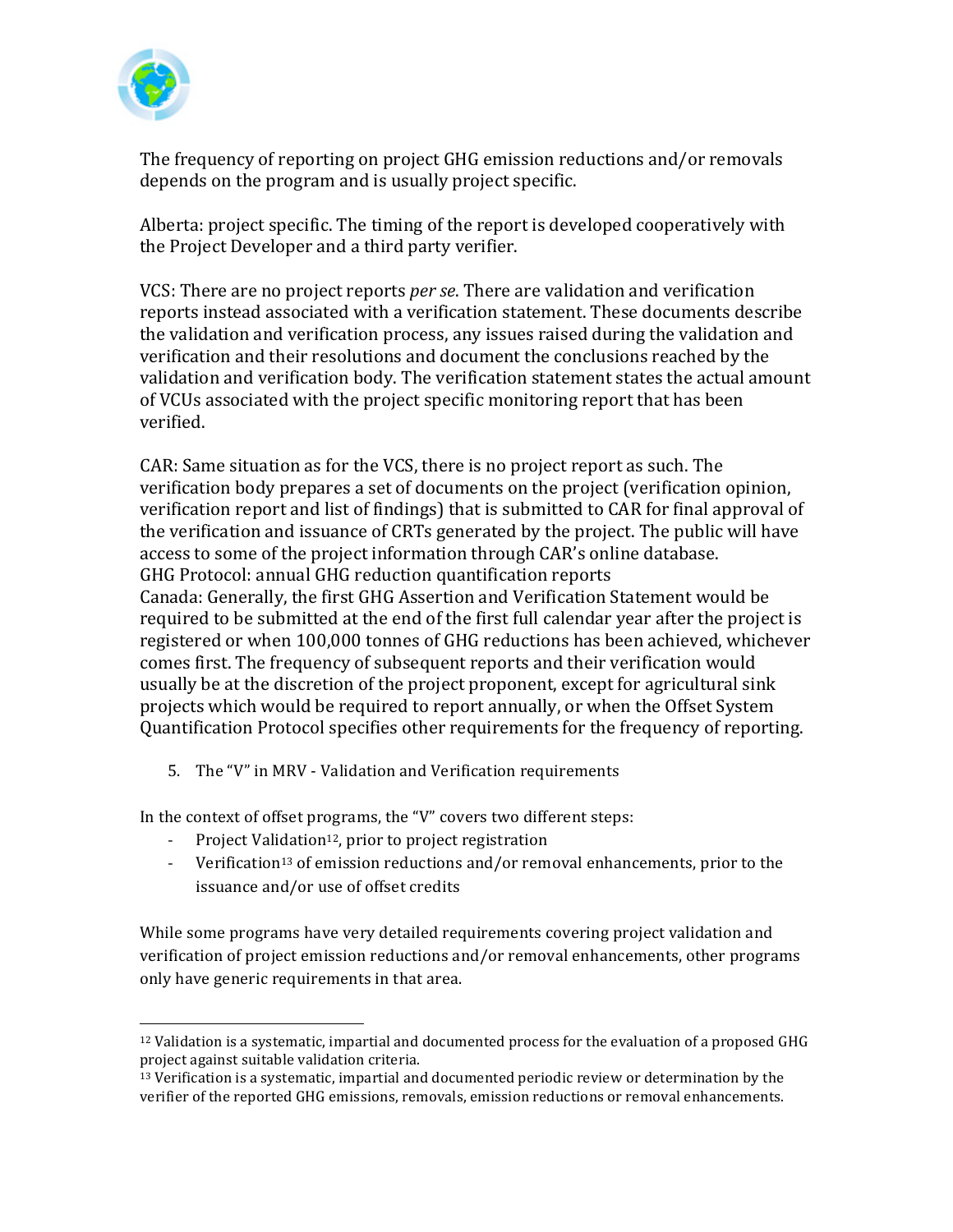

Most programs contain at least some validation and verification requirements except for the GHG Protocol for Projects that does not specify any. ISO 14064-2 states that the project proponent should have the project validated and/or verified but the use of the word "should" instead of "shall" makes this attribute non-mandatory.

Validation is optional under the Alberta and the WCI offset systems. It is not required at all under the Climate Action Reserve. The Reserve's project eligibility criteria are indeed mostly standardized enabling a straightforward determination of project eligibility in which minimal interpretative judgment by verification bodies is required. Under the VCS, offset project plans must be validated by a validation body in a manner consistent with ISO  $14064-314$ . In Canada's offset system as well as in the CDM and the  $[I15, project$  validation is also required and represents the first step in the offset credit creation process.

Verification of achieved emission reductions and/or removal enhancements is required in all offset programs that are linked to either mandatory cap-and-trade systems or voluntary carbon markets. Only international standards like ISO 14064-2 and the GHG Protocol do not specify verification requirements as those standards apply to projects that may operate in other GHG offset systems where verification requirements are already defined. Where there are no other applicable GHG offset programs, project proponents that have decided to comply with ISO or the GHG Protocol standards may choose their own verification approach for the project.

In this paper, we chose to compare validation/verification scopes and objectives. validator/verifier accreditation requirements, the levels of assurance requested against a validation/verification statement and lastly the contents of the verification statements across the different programs.

| Name of    |                               | Validation        | <b>Verification</b> |                   |  |  |
|------------|-------------------------------|-------------------|---------------------|-------------------|--|--|
| program    | <b>Objectives</b><br>Scope    |                   | <b>Scope</b>        | <b>Objectives</b> |  |  |
| <b>CDM</b> | Project                       | Validation report | Monitoring          | Verification      |  |  |
|            | confirming that the<br>Design |                   | reports, with       | report and        |  |  |

5.1. Validation/verification scopes and objectives

 $14$  Specification and guidance for validation and verification – the validation/verification process put forth in this international standard consists in the following steps: (1) Agreement on validation/verification objectives, scope, criteria and level of assurance, (2) Development of validation/verification approach including the determination of a sampling plan and a validation/verification plan, (3) Assessment of the GHG information system controls, (4) Assessment against the criteria, (5) Evaluation of the GHG assertion and (6) Issuance of the validation/verification statement

<sup>&</sup>lt;sup>15</sup> Under JI, the validation stage is referred to as the determination.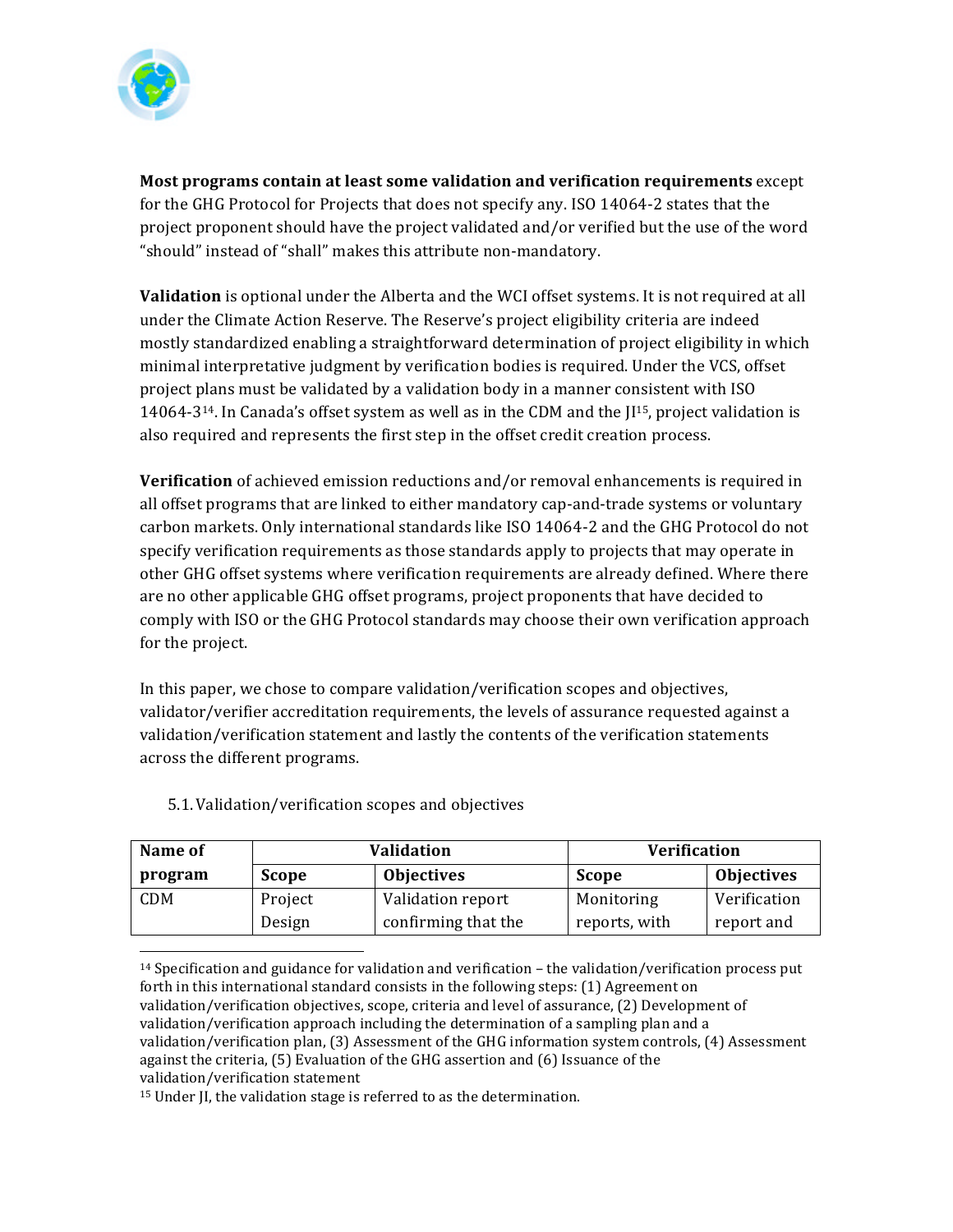

| Name of      |                                                                                                                                            | <b>Validation</b>                                                                                                                                   | <b>Verification</b>                                                                     |                                                                                 |  |  |
|--------------|--------------------------------------------------------------------------------------------------------------------------------------------|-----------------------------------------------------------------------------------------------------------------------------------------------------|-----------------------------------------------------------------------------------------|---------------------------------------------------------------------------------|--|--|
| program      | <b>Scope</b>                                                                                                                               | <b>Objectives</b>                                                                                                                                   | <b>Scope</b>                                                                            | <b>Objectives</b>                                                               |  |  |
|              | Document<br>Public<br>comments<br>Possible site<br>visits and<br>consultations<br>with the local<br>stakeholders                           | project is a valid CDM<br>project by reference to<br>an approved<br>methodology/protocol                                                            | records of the<br>CERs generated                                                        | certification<br>report based<br>on the<br>verification<br>assessment           |  |  |
| $\mathbf{I}$ | Project<br>Design<br>Document<br>Public<br>comments                                                                                        | Final determination<br>report by reference to<br>requests of host<br>government and<br>potentially the JI<br>oversight body's<br>approved protocols | Monitoring<br>reports with<br>possible site<br>visits                                   | Verification<br>report (no<br>certification<br>procedure<br>for JI<br>projects) |  |  |
| Canada       | Project<br>application<br>form as<br>defined in the<br>Program<br>Rules and<br>Guidance for<br>Project<br>Proponents<br>Public<br>comments | Assessment of the<br>project's eligibility to<br>generate offset credits<br>and project registration<br>by reference to<br>approved protocols       | Monitoring<br>reports and<br>offset credits<br>generated                                | Certification<br>report                                                         |  |  |
| Alberta      | VALIDATION INCLUDED in verification<br>report to confirm that project complies<br>with approved protocol                                   |                                                                                                                                                     | Monitoring plan<br>Project records<br>and documents                                     | Verification<br>report                                                          |  |  |
| <b>VCS</b>   | Same as the<br>validation report<br>consistent with the VCS<br>above<br><b>Validation Report</b><br>template requirements                  |                                                                                                                                                     | Emission<br>reductions<br>achieved by the<br>project and the<br>accuracy of<br>emission |                                                                                 |  |  |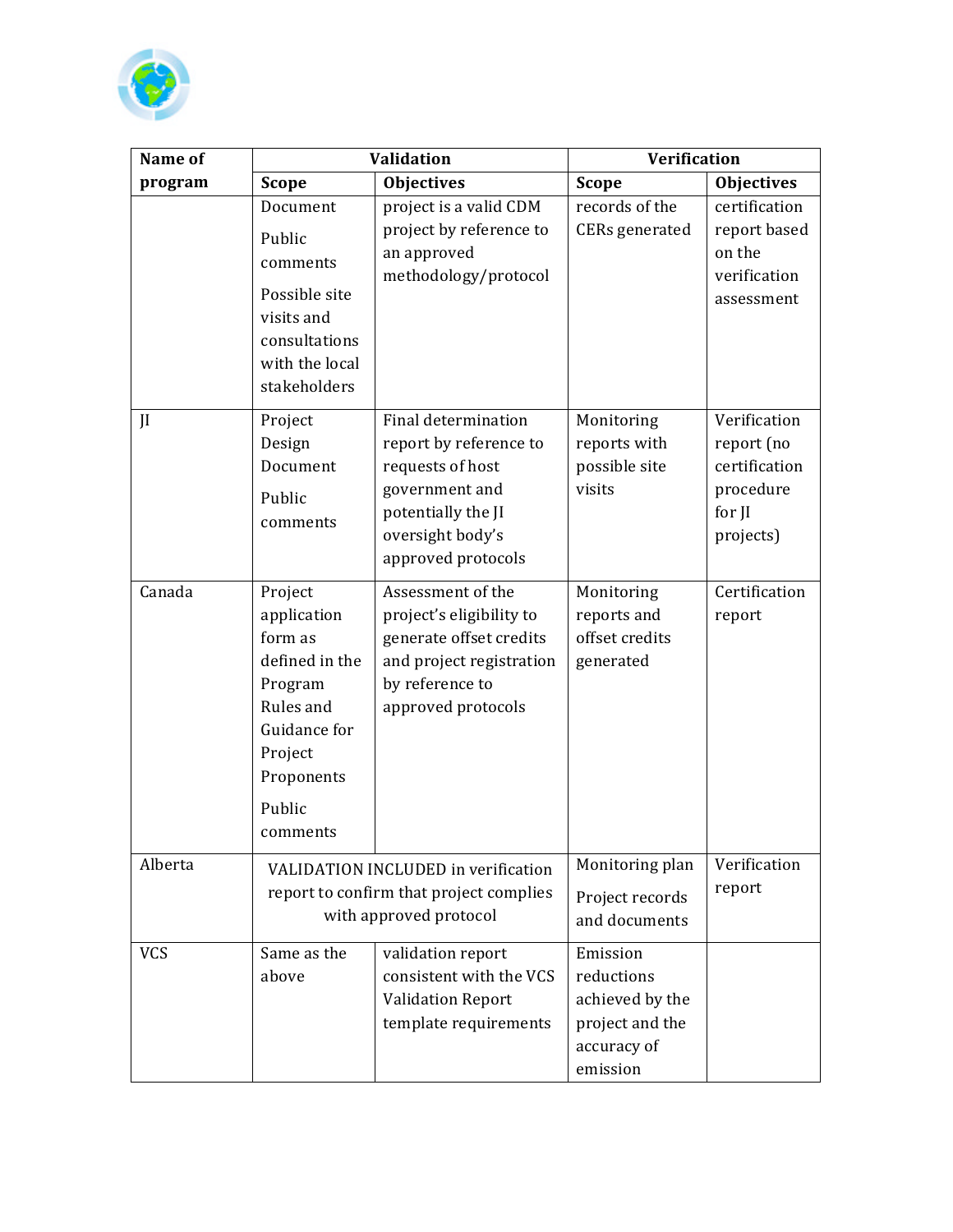

| Name of                                         |                                                                                                  | <b>Validation</b>    | <b>Verification</b>                                                                      |                                                   |  |  |
|-------------------------------------------------|--------------------------------------------------------------------------------------------------|----------------------|------------------------------------------------------------------------------------------|---------------------------------------------------|--|--|
| program                                         | <b>Scope</b>                                                                                     | <b>Objectives</b>    | <b>Scope</b>                                                                             | <b>Objectives</b>                                 |  |  |
|                                                 |                                                                                                  |                      | reduction<br>calculations as<br>per the<br>requirements of<br>ISO 14064-3                |                                                   |  |  |
| ISO 14064-2                                     | Documents<br>and<br>information<br>sources as<br>defined in ISO<br>14064-316                     | Validation statement | Documents and<br>information<br>sources as<br>defined in ISO<br>14064-317                | Verification<br>statement                         |  |  |
| CAR                                             | VALIDATION NOT REQUIRED                                                                          |                      | Project<br>documentation<br>Monitoring data<br>and procedures<br>Site visits<br>required | Verification<br>Opinion<br>Verification<br>Report |  |  |
| <b>WCI</b><br>(program<br>under<br>development) | VALIDATION STEP NOT REQUIRED in all<br>cases (some protocols might require a<br>validation step) |                      | <b>GHG</b> assertion<br>or reduction                                                     | To be<br>determined                               |  |  |

#### 5.2. Competence of Validator or Verifier

Listed hereunder are the competence and accreditation requirements for each program.

CDM: Designated Operational Entity that is accredited by the CDM Executive Board for the relevant scope - Accreditation requirements are contained in the CDM Accreditation Standard.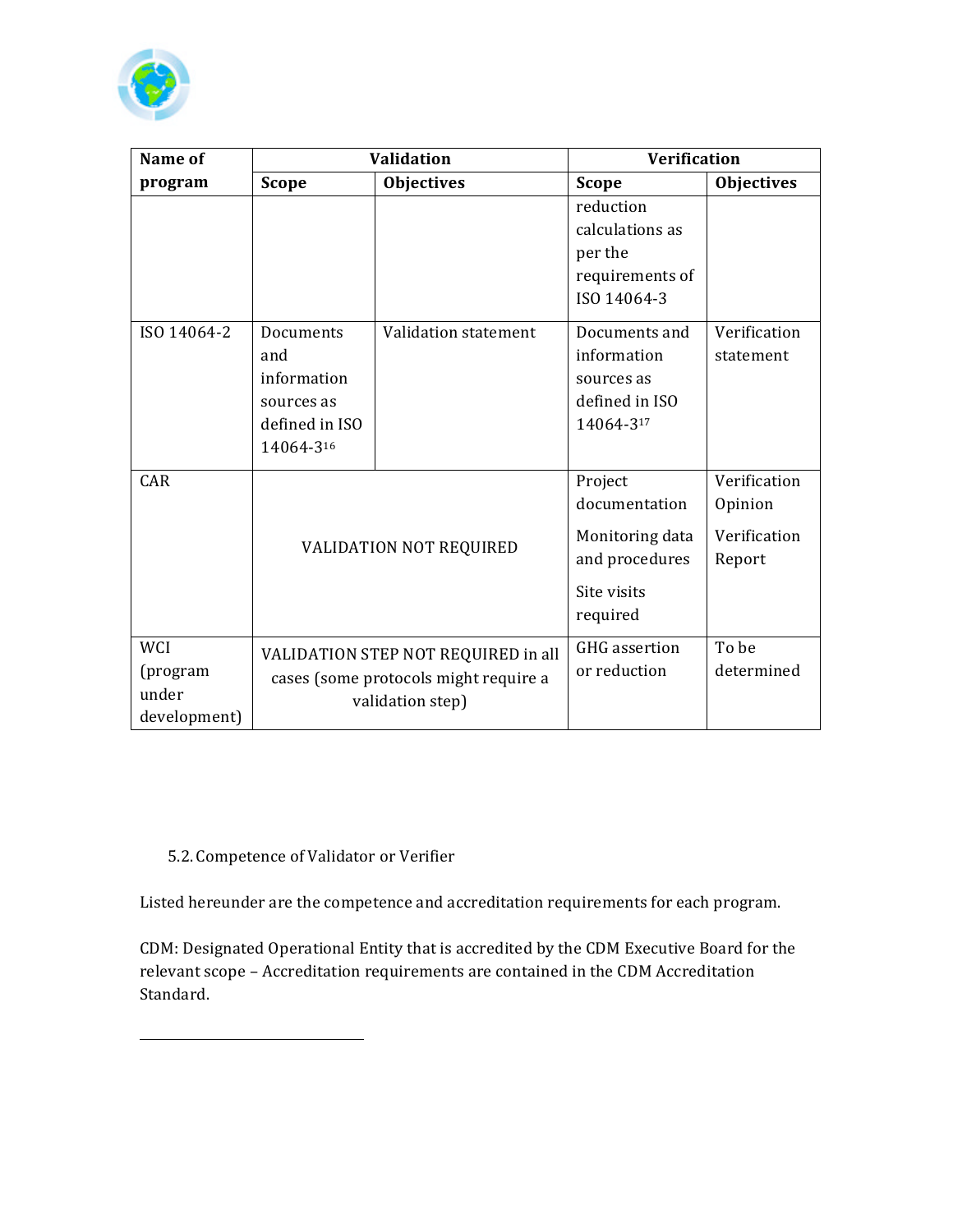

II: Independent Entity that is accredited by the II Supervisory Committee (IISC) for the relevant scope according to the II accreditation standard.

Canada: Third-party verifier accredited by the Standards Council of Canada in accordance with ISO 14065. Verification bodies that are in the process of becoming accredited can submit a verification statement. The reduction claimed in such a case will not be certified, however, and no offset credits will be issued until the verification body becomes successfully accredited.

Alberta: Independent third party verifier who must be either a chartered accountant or a professional engineer. Alberta is currently moving towards ISO 14065 requirements.

WCI: Verification is conducted by an accredited third party verifier that is recognized by WCI Partner Jurisdictions.

VCS: Third-party verifier accredited under either an approved GHG Program (within the scope of their accreditation) or ISO 14065:2007 with an accreditation scope specifically for the VCS Program. Validation and verification teams shall meet the competence requirements as set out in ISO 14065:2007.

CAR: Third-party verifiers trained by CAR or its approved Designees and employed by or subcontracted to an accredited verification body. As of January 1, 2011, verification bodies are to be accredited under ISO 14065 and have sector specific accreditation.

#### 5.3. Level of Assurance

The level of assurance required applies to the validation or verification statement made by the validator or verifier at the end of a validation or verification process. For a reasonable level of assurance, the validator or verifier provides a reasonable, but not absolute, level of assurance that the project's GHG assertion is free of material misstatement. For a limited level of assurance, the risk of a material misstatement is greater. In limited level validations and verifications there is less emphasis on detailed testing and the procedures used consist primarily of enguiry, analytical procedures and discussions related to GHG information supplied.

The offset programs that we have looked at do not have consistent requirements regarding levels of assurance. Canada, CAR, VCS, CDM, JI, WCI require, apply<sup>18</sup> or recommend<sup>19</sup> a

<sup>&</sup>lt;sup>18</sup> The CDM and II Accreditation Standards do not define levels of assurance but the level of assurance applied by DOEs is reasonable.

<sup>&</sup>lt;sup>19</sup> WCI does not require but recommends the application of a reasonable level of assurance.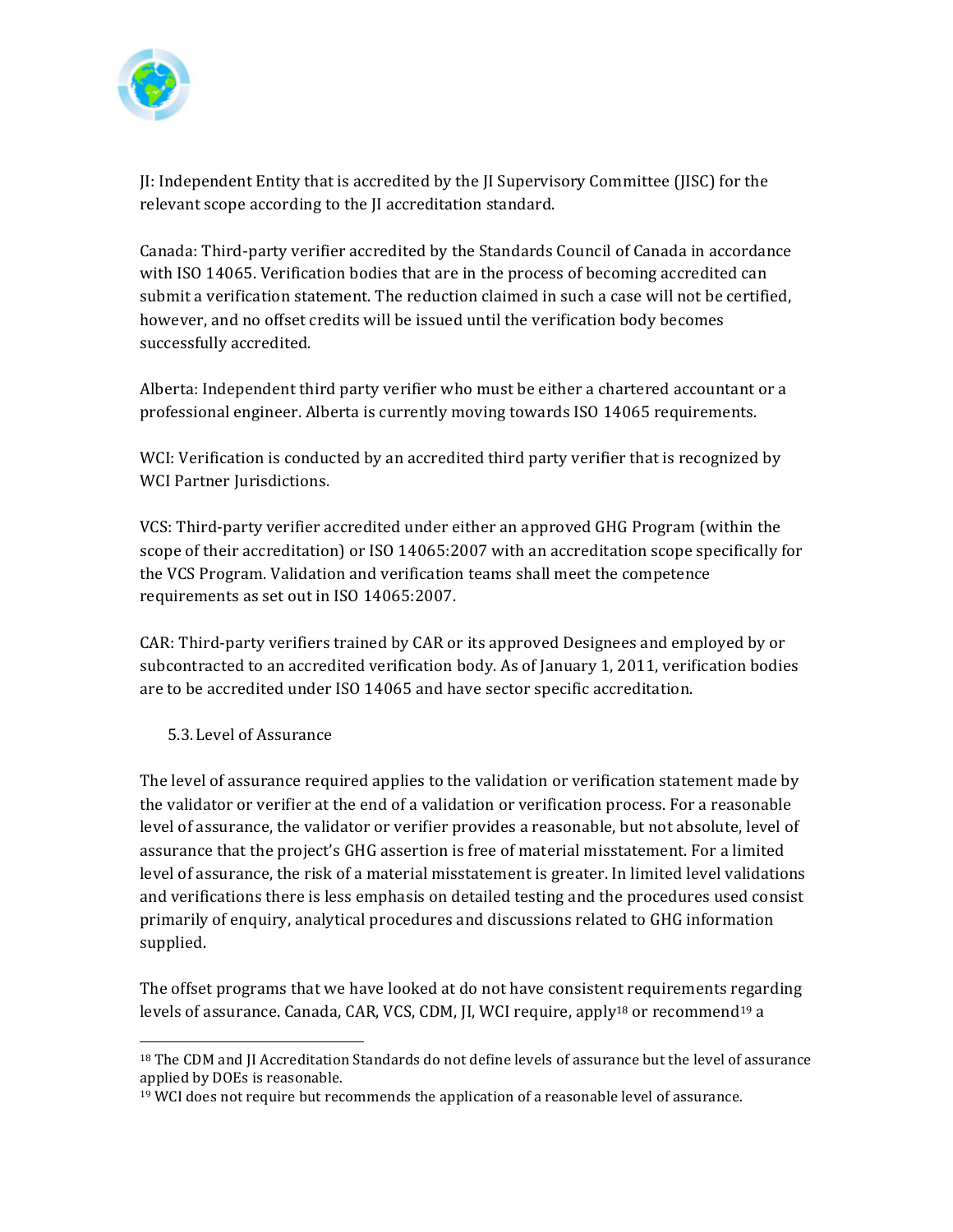

reasonable level of assurance concerning their validation/verification statements; Alberta requires a limited level of assurance; ISO 14064-3 states that the level of assurance must be agreed upon with the client.

#### 5.4. Content of the verification statements

Under the VCS, the verification statement shall state the actual amount of VCUs (Voluntary Carbon Units) associated with the project specific monitoring report that has been verified. The content of the verification statement under the VCS is described in the table below and follows the requirements of ISO 14064-3. Canada's Offset System also proposes to apply ISO 14064-3 requirements as far as verification activities are concerned.

In the CAR program, the verification statement is actually composed of three documents: the Verification Report, the List of Findings (containing both immaterial and material findings) and a Verification Opinion (detailing the vintage and number of reductions or removals verified). The verification report is a transparent overarching document that contains at least the elements described in the table below.

In the Alberta system, there are three possible verification statements that can result for the review:

- A limited level assurance statement, when the reviewer is satisfied about the Project **GHG Assertion**
- A qualified limited level of assurance statement, when the reviewer is unable to form an opinion on certain aspects of the GHG Assertion.
- $\omega_{\rm{max}}$ An adverse assurance statement of verification, when there is outstanding unresolved and undisclosed material discrepancies.

Displayed in the following table are the elements of the verification statement in the different systems seen so far.

| Elements of the verification statement                       | m<br>రి<br>anad<br>$\mathbf{S}$<br><b>SO</b> |   | ន<br>uber | <b>MCD</b> |
|--------------------------------------------------------------|----------------------------------------------|---|-----------|------------|
| Level of assurance                                           | X                                            |   | X         |            |
| Standard used to verify GHG emissions reductions or removals |                                              | X | X         |            |
| Details of the verification team                             |                                              |   |           | X          |
| Objectives of validation/verification                        |                                              |   | X         |            |
| Scope of validation/verification                             | X                                            | X | X         | X          |
| Description of the eligibility assessment, regulatory test   |                                              | X |           |            |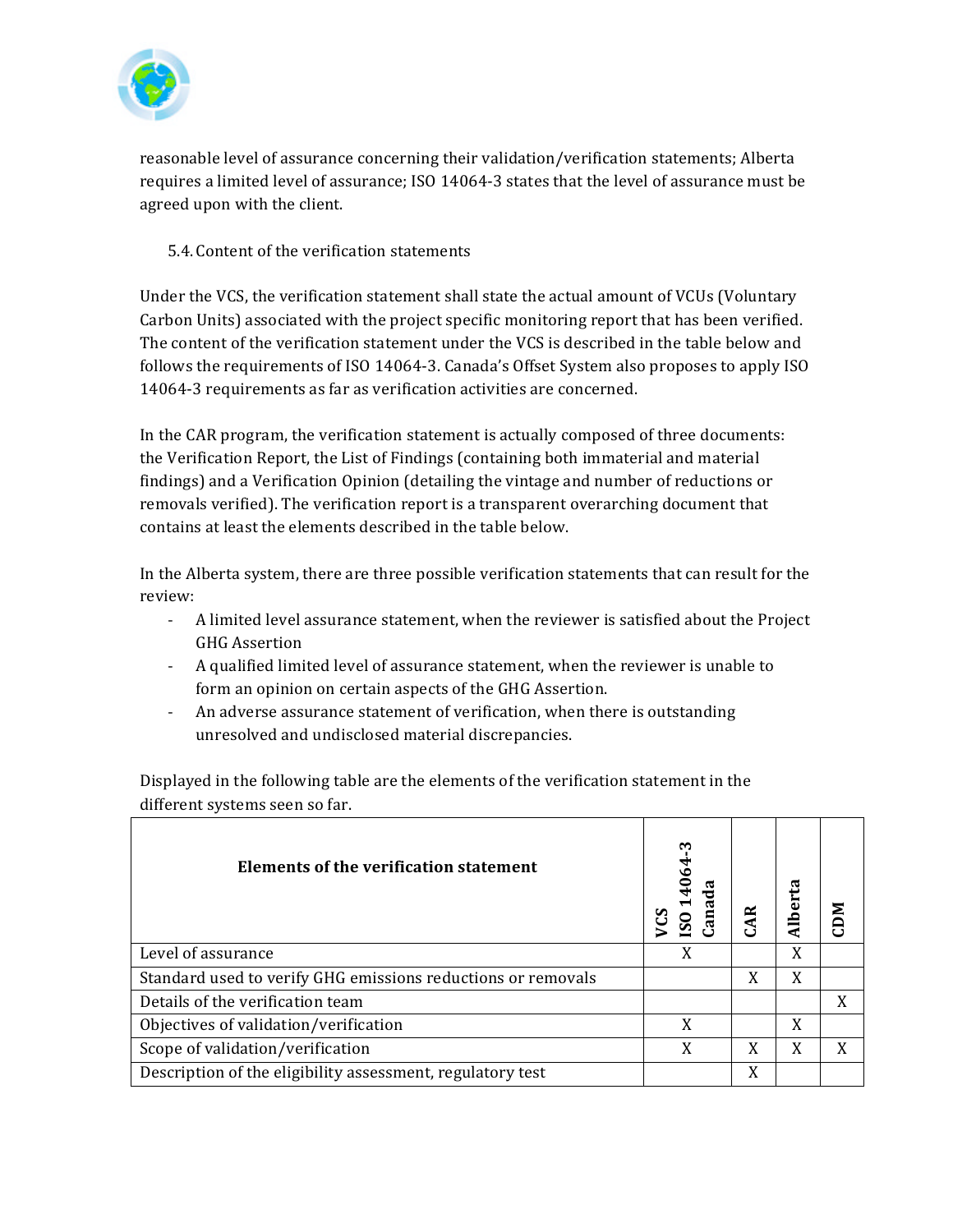

| Criteria of validation/verification                                 | X | X           | X |   |
|---------------------------------------------------------------------|---|-------------|---|---|
| Description of the verification activities/process                  |   | X           |   | X |
| List of relevant emission sources identified and ranked by          |   | X           |   |   |
| magnitude                                                           |   |             |   |   |
| Description of the sampling techniques, plan and risk assessment    |   | X           |   |   |
| methodologies employed for each source                              |   |             |   |   |
| Evaluation of whether the project is in compliance with the         |   | X           |   |   |
| applicable project protocol                                         |   |             |   |   |
| Evaluation of whether the project is in compliance with the Project |   |             |   | X |
| Design Document, the monitoring plan in compliance with the         |   |             |   |   |
| monitoring methodology, monitoring in compliance with the           |   |             |   |   |
| monitoring plan                                                     |   |             |   |   |
| A list of each parameter specified by the monitoring plan and a     |   |             |   | X |
| clear statement on how the values in the monitoring report have     |   |             |   |   |
| been verified                                                       |   |             |   |   |
| Comparison of the project's overall GHG removals or reductions      |   | X           |   | X |
| with the verifier's calculation of GHG removals or reductions       |   |             |   |   |
| Description of whether the data and information supporting the      | X |             |   |   |
| GHG assertion were hypothetical, projected and/or historical in     |   |             |   |   |
| nature                                                              |   |             |   |   |
| List of findings of the desk review and site visits                 |   |             |   | X |
| Assessment of remaining issues from the previous verification       |   |             |   | X |
| period, if appropriate                                              |   |             |   |   |
| Responsible party's GHG assertion                                   | X |             | X |   |
| Conclusion on the GHG assertion, including any qualifications or    | X | $\mathbf X$ | X | X |
| limitations (or on the verified amount of emission reductions       |   |             |   |   |
| achieved)                                                           |   |             |   |   |

#### Overall conclusions and next steps

There are two significant differences in the way that the programs covered by this study were or are being built that have an impact on the MRV structure of these programs.

First, there are those programs that were built using a bottom-up approach (e.g. CDM. II), where the project proponents need to prove project additionality and define project baseline on a project-by-project basis. These programs need a detailed and comprehensive MRV structure.

Second, there are those programs that pre-approve project protocols and require project proponents to abide by these protocols. In these programs, project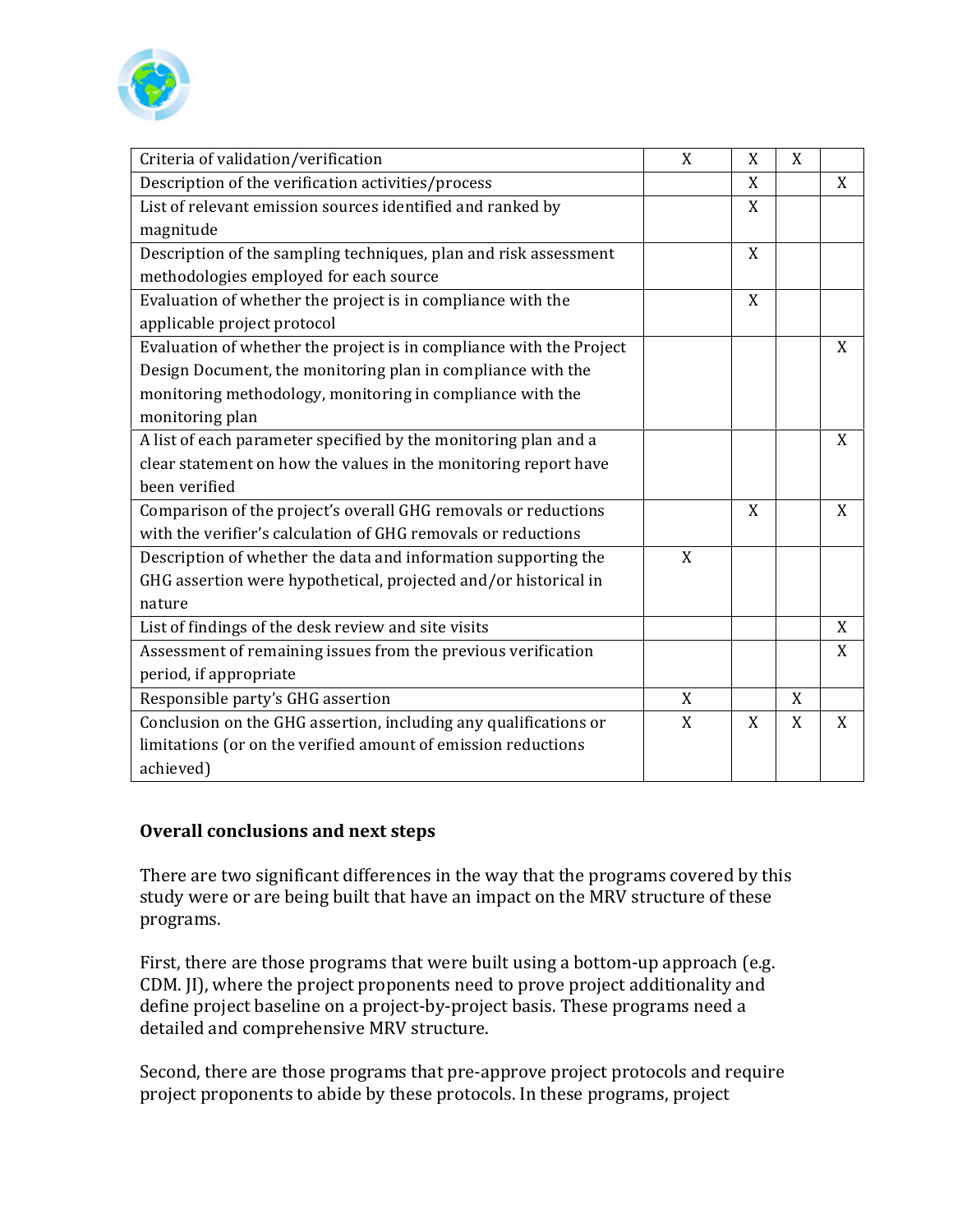

additionality testing and baseline determination have been conducted up front during the creation phase of a protocol, thus making emission reduction calculations for project proponents more straightforward and verification activities less dependant on project specific situations that may create bias and increase uncertainty.

Another major difference resides in the accreditation requirements for verifiers (ISO 14065, Designated Operational Entity, CARB accredited verifiers, chartered accountants or professional engineers). Nevertheless there seems to be a convergence towards ISO 14065 with for example CAR requiring accreditation against this international standard for its verification bodies as of January 2011 and Alberta heading there quickly as well.

Apart from these two major differences, there seems to be a relatively consistent MRV pattern across these programs, with similar accounting principles being applied, monitoring and reporting requirements that follow the same basic approaches, and verification of claimed carbon credits by third-party verifiers.

#### **References**

Environment Canada

Canada's Offset System for Greenhouse Gases - Overview (draft for public comment, June 2009) Canada's Offset System for Greenhouse Gases - Guide for Protocol Developers (draft for consultation, August 2008) Canada's Offset System for Greenhouse Gases - Program Rules and Guidance for *Project Proponents* (draft for public comment, June 2009) Canada's Offset System for Greenhouse Gases - Program Rules for Verification and Guidance for Verification Bodies (draft for public comment, June 2009)

Alberta Environment- Specified Gas Emitters Regulation

Offset Credit Project Guidance Document (version 1.2, February 2008)